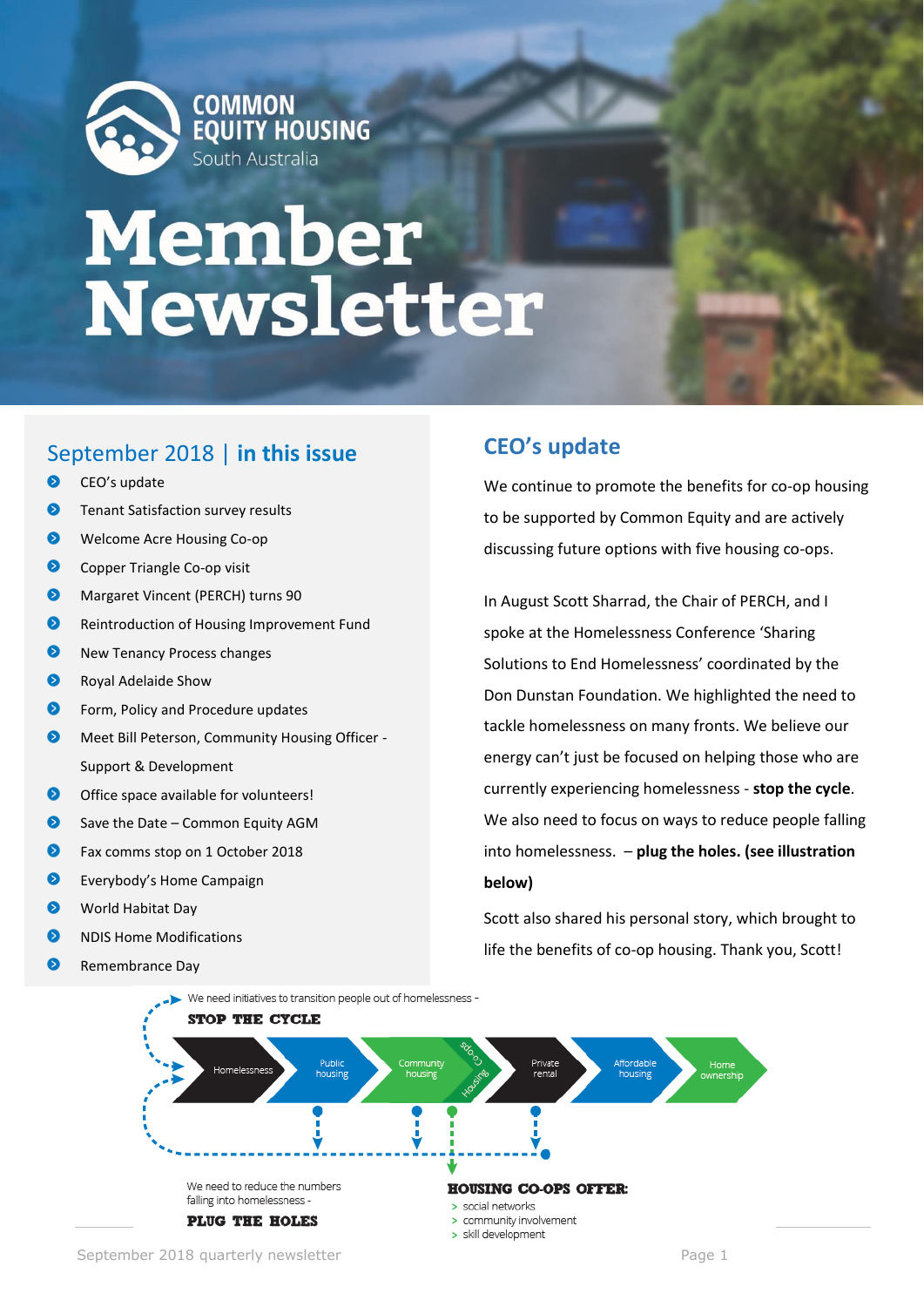We also highlighted the three key benefits of housing co-ops:

- 1) Reducing social isolation improves people's health and wellbeing
- 2) Reducing cost of delivery of social housing due to volunteer hours
- 3) Providing diversity of housing solutions

Here's the presentation from David Pearson, Executive Director, of the Don Dunstan Foundation on the [Adelaide Zero Homelessness Project.](https://www.dunstan.org.au/docs/HC_2018_Presentation_David_Pearson_Zero_Project.pdf)

In August we also welcomed Bill Peterson to team who will be working 3 days per week, focusing on supporting member organisations and our direct tenancies. Bill's profile is on page 5. There have also been a few changes to working days so we will have at least three people in the office each day:

|                         | Mon | Tues | Wed | Thurs | Fri |
|-------------------------|-----|------|-----|-------|-----|
| Angela Carey            |     |      |     |       |     |
| Colin Wright            |     |      |     |       |     |
| Sandra Maciunas         |     |      |     |       |     |
| <b>Bill Peterson</b>    |     |      |     |       |     |
| Melissa Klenke          |     |      |     |       |     |
| <b>Number in office</b> | з   |      |     | з     |     |

### **Tenant Satisfaction Survey Results**



The member/tenant satisfaction survey was conducted by the Community Housing Industry Association NSW (CHIA NSW) on behalf of Common Equity Housing SA (Common Equity) in July/August 2018.

The aims of the survey are to:

- Establish levels of tenant satisfaction with services in line with the National Regulatory System for Community Housing (NRSCH).
- Benchmark performance levels against CHIA NSW's tenant satisfaction benchmark group.
- Inform future service delivery improvements A summary of the results follows:

| <b>NRSCH thresholds</b>      |                              |                                  |
|------------------------------|------------------------------|----------------------------------|
| <b>Overall Satisfaction</b>  | <b>Property Condition</b>    | <b>Repairs &amp; Maintenance</b> |
| $89\%$                       | $88\%$                       | 88%                              |
| Above NRSCH Threshold of 75% | Above NRSCH Threshold of 75% | Above NRSCH Threshold of 75%     |

| Key Indicator set; Direction of travel |                                        |
|----------------------------------------|----------------------------------------|
| 个17                                    | Repairs and maintenance                |
| $^{13}$                                | Influencing decision-making            |
| 个7                                     | Quality of life                        |
| 个6                                     | Tenant involvement                     |
| 个5                                     | Listening and acting on tenants' views |
| $\mathcal{T}^3$                        | Property condition                     |
| $\mathbf{T}^3$                         | Appeal knowledge                       |

|                   | Overall satisfaction   |
|-------------------|------------------------|
| $\mathbf{\Psi}$ 1 | Complaints handling    |
| Ψ1                | Neighbourhood          |
| $\downarrow$      | Tenants' rights upheld |
| $\sqrt{5}$        | Complaints knowledge   |
| ويل               | Communications         |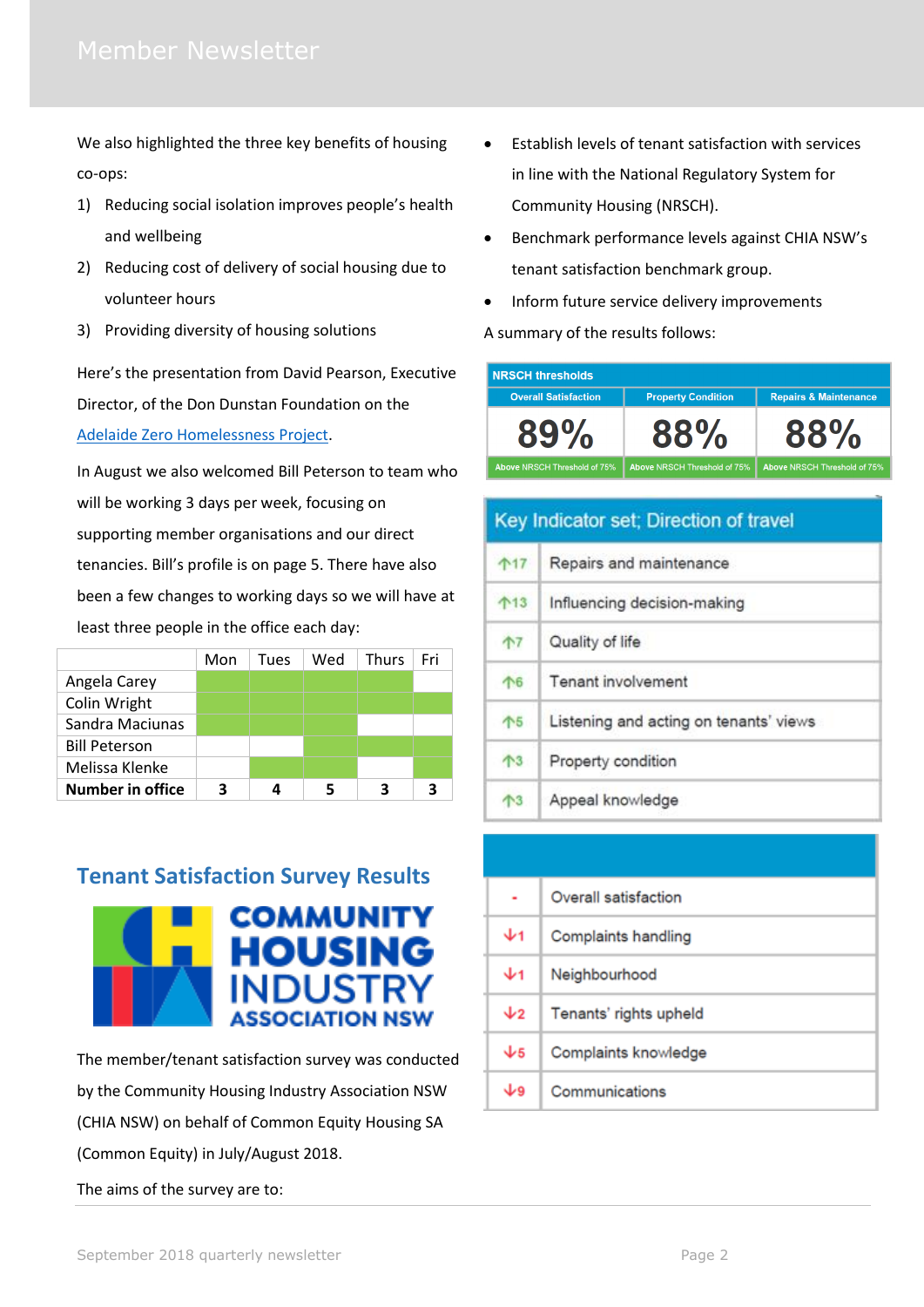| Key Indicator set; Comparison to Benchmark |                                        |
|--------------------------------------------|----------------------------------------|
| $+12$                                      | Repairs and maintenance                |
| $+6$                                       | Influencing decision-making            |
| $+5$                                       | Overall satisfaction                   |
| $+4$                                       | Property condition                     |
| $+4$                                       | Listening and acting on tenants' views |
| $+4$                                       | Quality of life                        |
| $+4$                                       | Tenants' rights upheld                 |

| $+3$  | Neighbourhood             |
|-------|---------------------------|
| $+2$  | <b>Tenant involvement</b> |
|       | Communications            |
| $-2$  | Appeal knowledge          |
| -9    | Complaints knowledge      |
| $-13$ | Complaints handling       |

We will be working with members and the Common Equity Board on an action plan, paying particular attention to repairs and maintenance, complaint handling and communication.

### **Member news**

#### **Welcome Acre Housing Co-op**



Common Equity Housing SA welcomes Acre Housing Co-op members as a member organisation. Acre has 8 properties located in Adelaide. Their purpose is to provide housing on a co-operative basis for low income small households with demonstrated ability to live in communal environments and in need of housing due to a commitment to one or more of the following: artistic pursuits; environmental awareness; education & selfdevelopment; and community service

# **Road trip to Copper Triangle**



Angela, Claire and I (Sandra, article author) recently visited the Copper Triangle Housing Association (Copper Triangle) for a catch up. The main focus was to meet as many of the members as possible, run a training session on team building and provide some support and training for the Tenancy Officer regarding routine tenancy inspections.

Over the two days we met with Disability Services staff to assist in streamlining some procedures and review allocated properties. That night we attended the Copper Triangle monthly meeting and were greeted with a fabulous turnout with nearly all members in attendance, it was a real pleasure to put faces to names. After the formalities, Claire from the Phoenix Housing Co-op, who has a training background, facilitated the training session which included some fun teamwork participation activities. It was a lighthearted session with lots of laughter and fun, I think I can honestly say a great time was had by all! Thank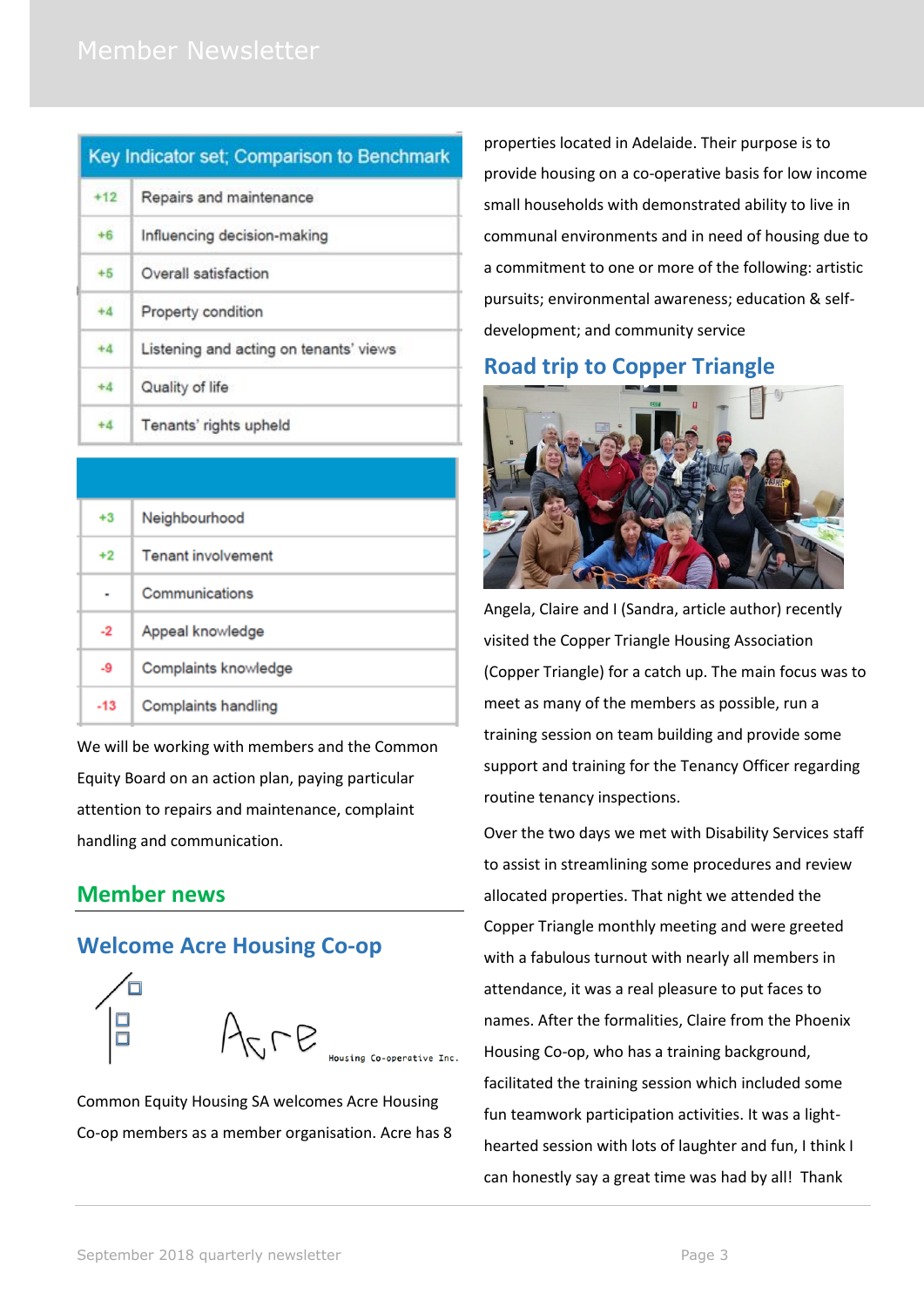you to all Copper Triangle members who welcomed us and to Claire who volunteered her time.

The following day it was out on site to inspect some of the Copper Triangle members' homes. We were warmly welcomed and it is always lovely to meet with members at inspections to get to know them a little better. For those members who allowed us into your homes, thank you, your hospitality was very much appreciated. We thoroughly enjoyed our trip and look forward to meeting the Copper Triangle members all again soon. Possibly in Adelaide at the Common Equity AGM in November!

# **Margaret Vincent, PERCH Co-op member, turns 90**



#### **Interview with Margaret after her birthday celebrations!**

#### *How did you celebrate your birthday?*

I had a surprise birthday party with family which was held at the Croquet grounds on East Terrace, Adelaide. Many people played Croquet and the weather was fine.

*What sort of cake did you have?*

I had my favourite type of cake - ice-cream cake with cherries on top!

#### *How long have you been in PERCH co-op?*

My first time in PERCH was 30 years ago and at that time I helped instigate more houses to add to the coop. After leaving PERCH I moved to a Housing Trust house in Magill then to Melbourne. I travelled to South Africa as a volunteer to a children's home for 4 years. When I returned to Adelaide, a PERCH co-op member contacted me and invited me back to the co-op so I moved into one of their properties about 10 years ago.

### **Member benefits**

We've introduced a new section called – Member benefits. Our aim is to introduce benefits, highlight existing services, development opportunities or information sessions. In other words to make sure we are always looking for new ways to improve benefits to our members.

## **Reintroduction of Housing Improvement Fund**

The Common Equity Board approved the reintroduction of the Housing Improvement Fund in the 2018-19 budget.

The fund is for the specific purpose of improving member organisation facilities and properties beyond the standard maintenance guidelines. It will be funded from Common Equity's operating surplus at \$200 per property in 2018-19. The policy, process and form are detailed in the policy on the following page. This is a great opportunity for member organisations to identify a community project or initiative that could benefit an individual property or the whole group –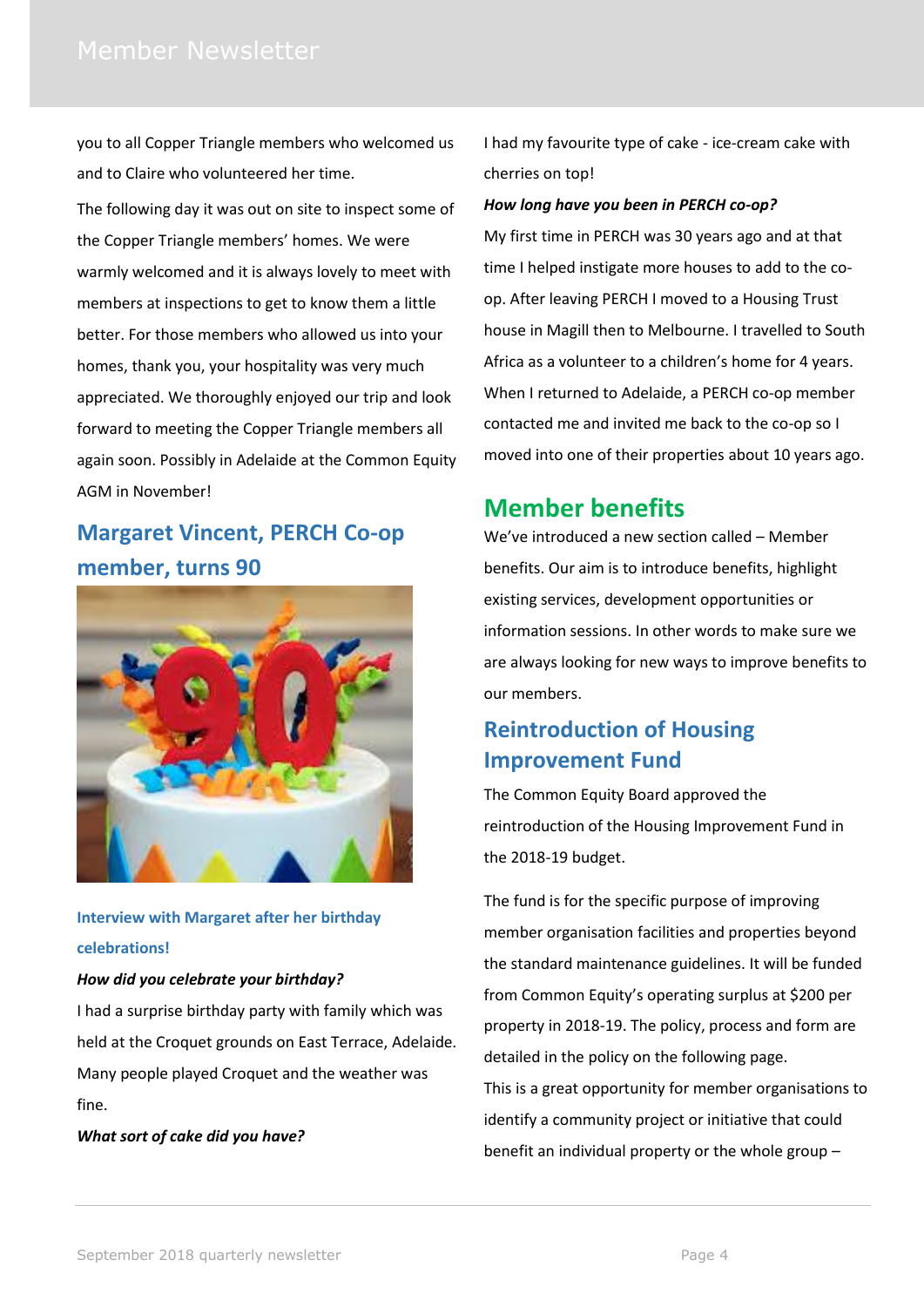how you allocate the funds is a MO's decision but the Board need to approve the actual expenditure. If you have any questions please contact Angela.

#### **New Tenancy Process changes**

We are pleased to introduce changes to the new tenancy process which will reduce the workload for Tenancy Officers. After feedback from member organisations, Tenancy Officers can now take advantage our lease preparation and execution service. This means that the member organisation still selects their new tenants and conducts initial inspections but the documents, including the lease, are take care of by a Common Equity Community Housing Officer. We also assist the tenant to apply for a Housing SA bond, or lodging their cash bond. This provides our members with the peace of mind that all legally required documents are provided to the new tenant.

Below is a summary of the process steps. You can find the full procedure on our website under your login > Tenancy Officer.

#### **Steps:**

To ensure the procedure for both categories is clear and easy to follow it has been split into five steps summarised below and details on the following pages: 1. Property Preparation Member Organisation Tenancy Officer – (MOTO)

- 2. Community Housing Customer Register (MOTO)
	- a. Member Organisation Registration (MOTO)
	- b. Entering a property onto CHCR (MOTO)
	- c. Tenant Selection (MOTO)
- 3. Information exchange (MOTO & Common Equity)
- 4. Lease Preparation and Execution (Common Equity)
- 5. Finalise and Monitor (MOTO & Common Equity)

To opt to appoint Common Equity Housing SA for this service, MOTO's are required to complete an "AUTHORISATION NOTIFICATION to Common Equity Housing SA Ltd" form, to instruct Common Equity Housing SA to undertake this service on your behalf. This form is on our website under your login > Tenancy Officer.

MO's are also required to supply Common Equity with an "Agents Authority (Signatories) Form" to enable Common Equity to lodge new bonds on their behalf, for assistance with completing this form, please contact Sandra on 8354 2790.

#### **AGENT'S AUTHORITY (SIGNATORIES) FORM**

#### **[https://www.sa.gov.au/\\_\\_data/assets/pdf\\_file/0009/](https://www.sa.gov.au/__data/assets/pdf_file/0009/17766/Agents_authority_form.pdf) [17766/Agents\\_authority\\_form.pdf](https://www.sa.gov.au/__data/assets/pdf_file/0009/17766/Agents_authority_form.pdf)**

If you would like to discuss this process in detail to see how it can benefit you, please feel free to either phone or make an appointment to come into the office for some 1on1 assistance.

### **Royal Adelaide Show**



Congratulations to all the winners of our Show tickets! We received 25 adult and 10 child tickets from The Royal Agricultural & Horticultural Society of SA. We randomly chose tenant names so we hope all who attended the Show had a great time.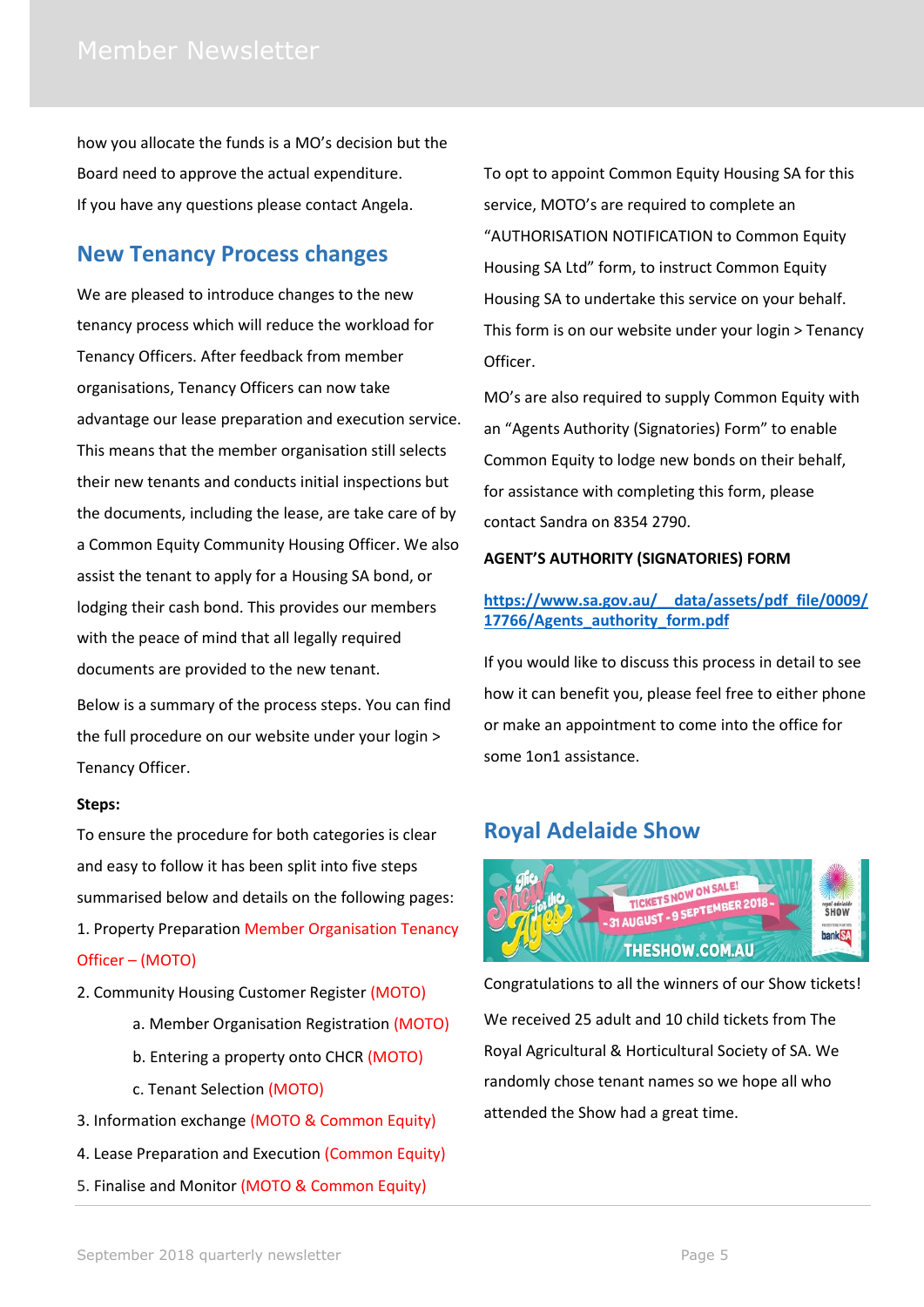#### **Form, Policy & Procedure Updates**



Common Equity Housing SA regularly updates forms, policies and procedures. We will communicate details to members by email, update our website and advise details in our Newsletter.

Changes have been made to the following: Tenancy Officer

- [Procedure-Tenant-New-Tenant-V2](http://www.cehsa.com.au/wp-content/uploads/2018/06/Procedure-Tenant-New-Tenant-V2sm.pdf)
- [New Tenant-Authorisation-Notification-](http://www.cehsa.com.au/wp-content/uploads/2018/07/MOTO-Authorisation-Notification-Letter.pdf)[Letter.pdf](http://www.cehsa.com.au/wp-content/uploads/2018/07/MOTO-Authorisation-Notification-Letter.pdf)
- [Form-Lease-Periodic-Agreement-V4.pdf](http://www.cehsa.com.au/wp-content/uploads/2018/07/Form-Lease-Periodic-Agreement-V4.pdf)
- [Form-Lease-Fixed-Term-Agreement-V3.pdf](http://www.cehsa.com.au/wp-content/uploads/2018/07/Form-Lease-Fixed-Term-Agreement-June-2018-V3.pdf)

#### Maintenance Officer

[Policy-Maintenance-V5.pdf](http://www.cehsa.com.au/wp-content/uploads/2018/07/Policy-Maintenance-V5.pdf)

#### General

• Policy - [Housing Improvement Fund](file://///server/company/Governance/AA%20Policies%20&%20Forms%20final/Member%20organisation%20management/CEHSA/Policy%20-%20Housing%20Improvement%20Fund.pdf)

If you would like to know more about this, please contact Sandra on 8354 2790.

#### **Fax comms stop on 1 October 2018**



From 1st October 2018 we

will **no longer have a fax service**. Please use 83542790 or by email [info@cehsa.com.au.](mailto:info@cehsa.com.au) This service was costing \$380 pa and we receive approx. one fax per month!

#### **Common Equity news**

# **Meet Bill Peterson – Community Housing Officer, Support & Development**



Bill is the newest member of the Common Equity team. Bill has more than 25 years' experience of working within the private housing sector as well as the Community and Public Housing sector.

He holds tertiary qualifications in Social Work and a post graduate Certificate of Social Science in Housing Management & Policy and a Nursing Registration (EN). *Interview with Bill Peterson*

My favourite….

- **Activity** is spending time with friends and helping others. I love to do this because friends help me to stay grounded.
- **Colour** is yellow because it reminds me of fresh beginnings.
- **Meal** involves most foods, particularly if I am not cooking it, and my favourite snack food is noodles.
- **Movie** of all time is *Life of Brian*.
- The best time of the day to me is the morning when waking up to a new day … because then I have the whole day ahead of me.
- The first concert event I ever went to was Neil Diamond at the Westlakes Stadium and I went with my brother.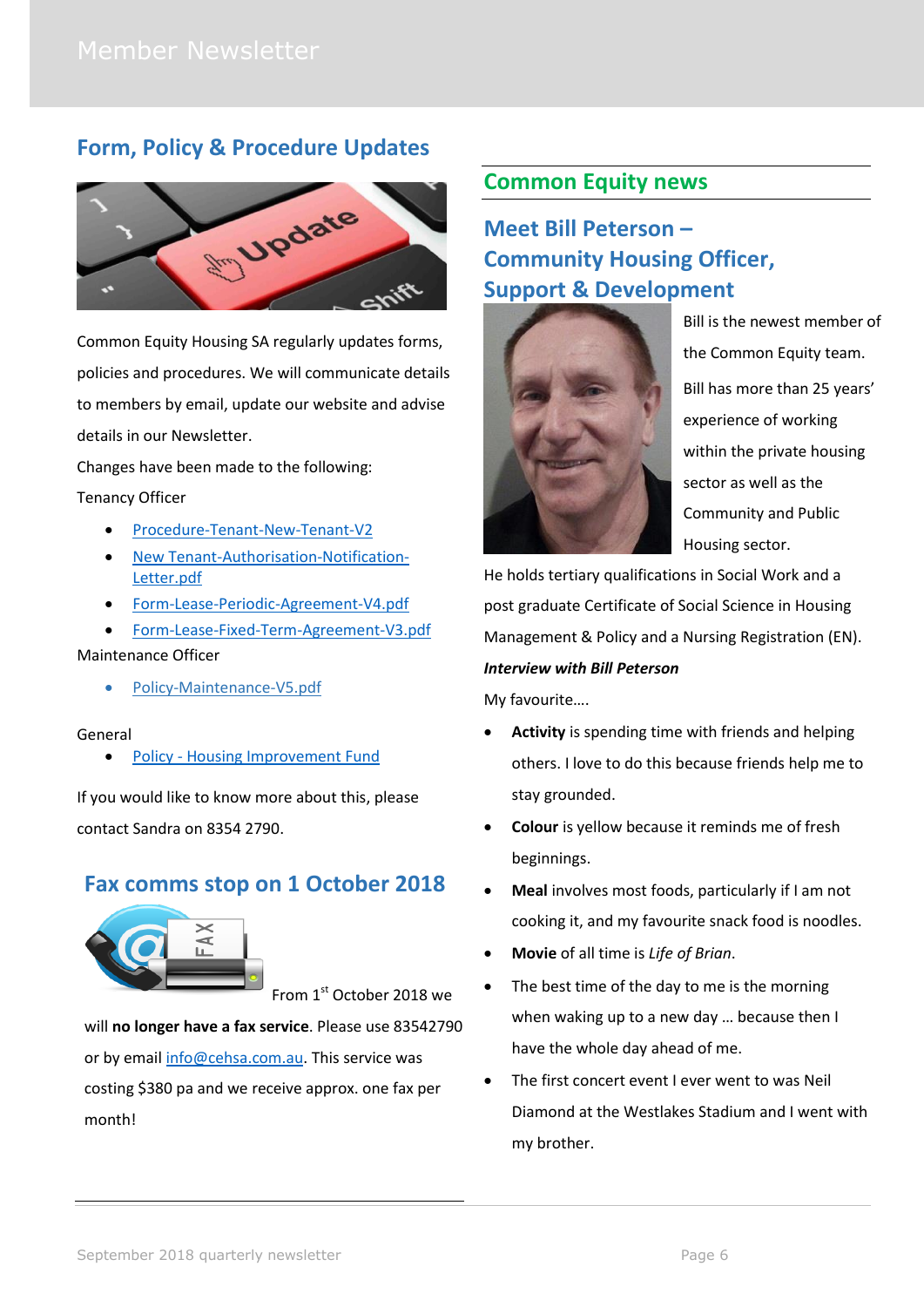- My all-time role model is Oscar Wilde because of his quick wit and outlook on life.
- The best teacher was in grade 4 because she supported me and spent time to explain things which made me realize that she was a caring teacher and person.
- The worst teacher was in matriculation because he was just working for the money and that made me realize that all people are very different.

#### **Office space available for volunteers!**



We now have a desk, laptop and the office photocopier available for member organisations to use. This could be to prepare agendas, minutes for meetings or to finalise maintenance paperwork etc. Just give Melissa a call on 8352 2790 to book in a time!

### **Save the Date– Common Equity AGM**

Common Equity's Annual General Meeting will be held on **Tuesday 20th November 2018** at 6.30pm at



Thebarton Community Centre, Corner South Road & Ashwin Parade, Torrensville. We are working on an

exciting guest speaker so **save the date now** because we'd love all our members and tenants to support this event.

# **General industry news**

# **Everybody's Home Campaign**



There are so many different types of, and terms for, housing – and while most people know they're all really important, what they actually *are* remains a bit of a mystery for most.

More social and affordable housing is the key to fixing the broken housing system. So many experts agree that if we increase the supply, we'll not only have more affordable homes for people who need it, it'll take a huge amount of pressure off the private rental market as well.

It's crucial that we work together to call on our government to develop a plan to increase the supply of social and affordable housing - but at the moment, not many people really understand what the terms mean.

We've broken down the jargon - so that we all know what the different kinds of housing are, and why they're all so important.

[Click here to check it out now](http://everybodyshome.com.au/housing-infographic/)

Website [www.everybodyshome.com.au](http://www.everybodyshome.com.au/)